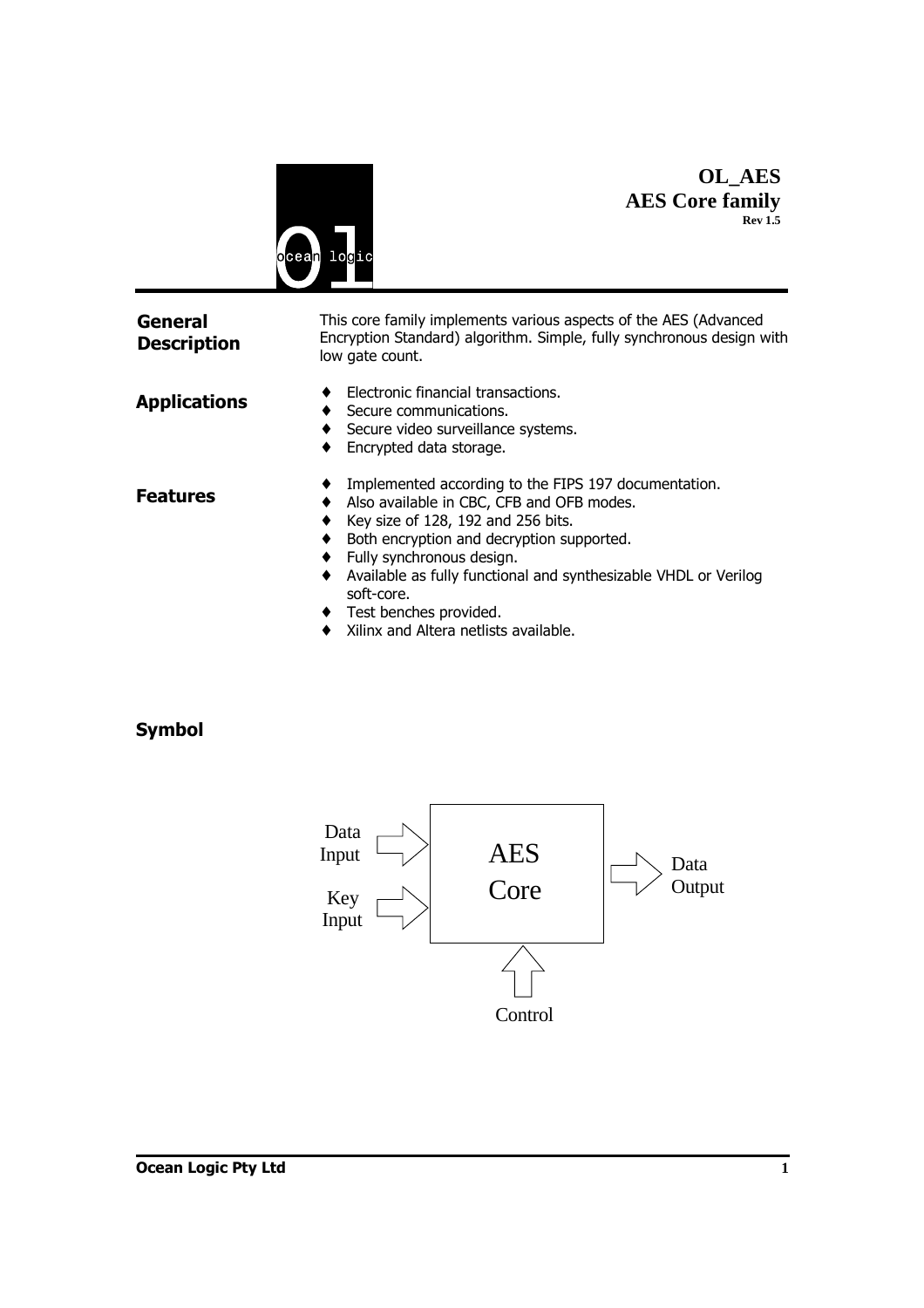### **General Description**

The OL AES core family is a hardware implementation of various aspects of the AES algorithm as described in NIST's released documentation, suitable for a variety of applications.

The AES algorithm was selected by NIST on October 20, 2000 amongst a group of competing algorithms.

The algorithm chosen by NIST, Rijndael offers strong and secure encryption with the added flexibility of variable key block sizes.

Compared to the DES and the triple DES algorithms AES provides an even higher level of security.

An AES encryption operation consists in the transformation of a 128 bits block into a block of the same size.

The encryption key can be chosen among three different sizes: 128, 192 or 256 bit. The key is expanded during cryptographic operations.

A block diagram of the AES core is shown below.



**Figure 1 AES core block diagram.**

The AES algorithm consists of a series of steps repeated a number of times (rounds). The number of rounds depends on the size of the key and the data block. The intermediate cipher result is known as state.

|             | JU     | ----<br>- |  |
|-------------|--------|-----------|--|
| าds<br>Rour | n<br>U | . .       |  |

**Table 1 Number of rounds as a function of key size.**

Initially, incoming data and key are added together in the AddRoundKey module. The result is stored in the State Storage area.

The state information is then retrieved and the ByteSub, Shiftrow, MixColumn and AddRoundKey are performed on it in the specified order. At the end of each round the new state is stored in the State Storage area. These operations are repeated according to the number of rounds. The final round is anomalous as the MixColumn step is skipped.

After the final round the cipher is output.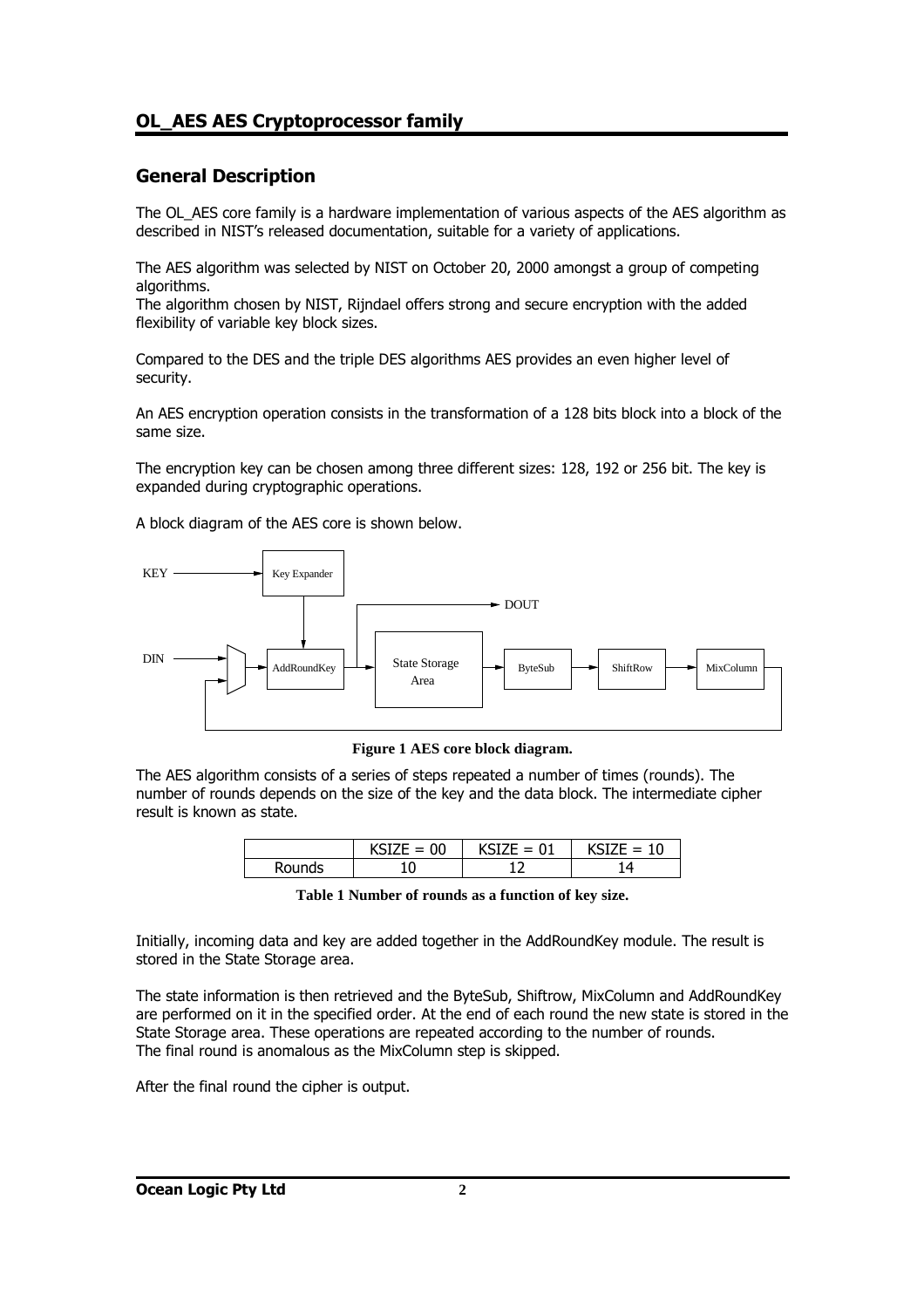### **Available Options**

This section summarizes many of the options available when selecting a particular AES core.

#### **Encryption and Decryption**

Encryption and decryption in AES are reasonably different procedures. Consequently their hardware implementation can be quite different. Ocean Logic AES cores that support both encryption and decryption are highly optimized and share a lot of common hardware between the two functions. However, a core that supports both modes will be generally larger and slower than a core that supports encryption only.

#### **Key Expansion**

The AES algorithm requires for the key used for encryption or decryption to be expanded. Ocean Logic can provide an AES key expander together with an AES core. During decryption the expanded key must be fed to the core backwards. A key expander core that can expand the key both forward and backwards is also available.

#### **Core Throughput**

The throughput of an Ocean Logic AES core is influenced by the width of the datapath as well as the clock frequency. Clock frequencies can be expected to range from over 250 MHz in 0.18 micron ASIC to over 100 MHz in Xilinx FPGA. The datapath width can be 32 or 128 bits. Fully pipelined designs are also available for a throughput of over 25 Gbps.

#### **Core Performance**

The table below provides an indication of the trade off between performance and area that can be expected for some of the options discussed in this section.

| Core                         | Datapath<br>Width | Approx. Area | Throughput<br>bits/cycle | Throughput<br>at 200 MHz |
|------------------------------|-------------------|--------------|--------------------------|--------------------------|
| Encryption only core without | 32                | 4 Kgates     | $\sim$ 2.9               | $\sim$ 580 Mbit/s        |
| key expander                 | 128               | 16 Kgates    | ~11.6                    | $\sim$ 2.32 Gbit/s       |
| Encryption/Decryption core   | 32                | 6 Kgates     | $\sim$ 2.9               | $\sim$ 580 Mbit/s        |
| without key expander         | 128               | 24 Kgates    | ~11.6                    | $\sim$ 2.32 Gbit/s       |
| Key expander core            | 32                | 8 Kgates     | $\sim$ 2.9               | $\sim$ 580 Mbit/s        |
|                              | 128               | 32 Kgates    | ~11.6                    | $\sim$ 2.32 Gbit/s       |

|  |  | Table 2 AES core family area performance trade off. |  |
|--|--|-----------------------------------------------------|--|
|--|--|-----------------------------------------------------|--|

The following sections show an example of two particular cores available: OL\_AES\_ED and OL KEXP ED. OL AES ED is an encryption/decryption AES core with no key expander. OL\_KEXP\_ED is an AES key expander core. Both cores are illustrated in the 32 bit datapath version.

### **AES Encryption/Decryption core without Key Expander**

The OL AES ED core supports both encryption and decryption according to the AES algorithm. The key must be provided to the core already expanded. During decryption, this core follows the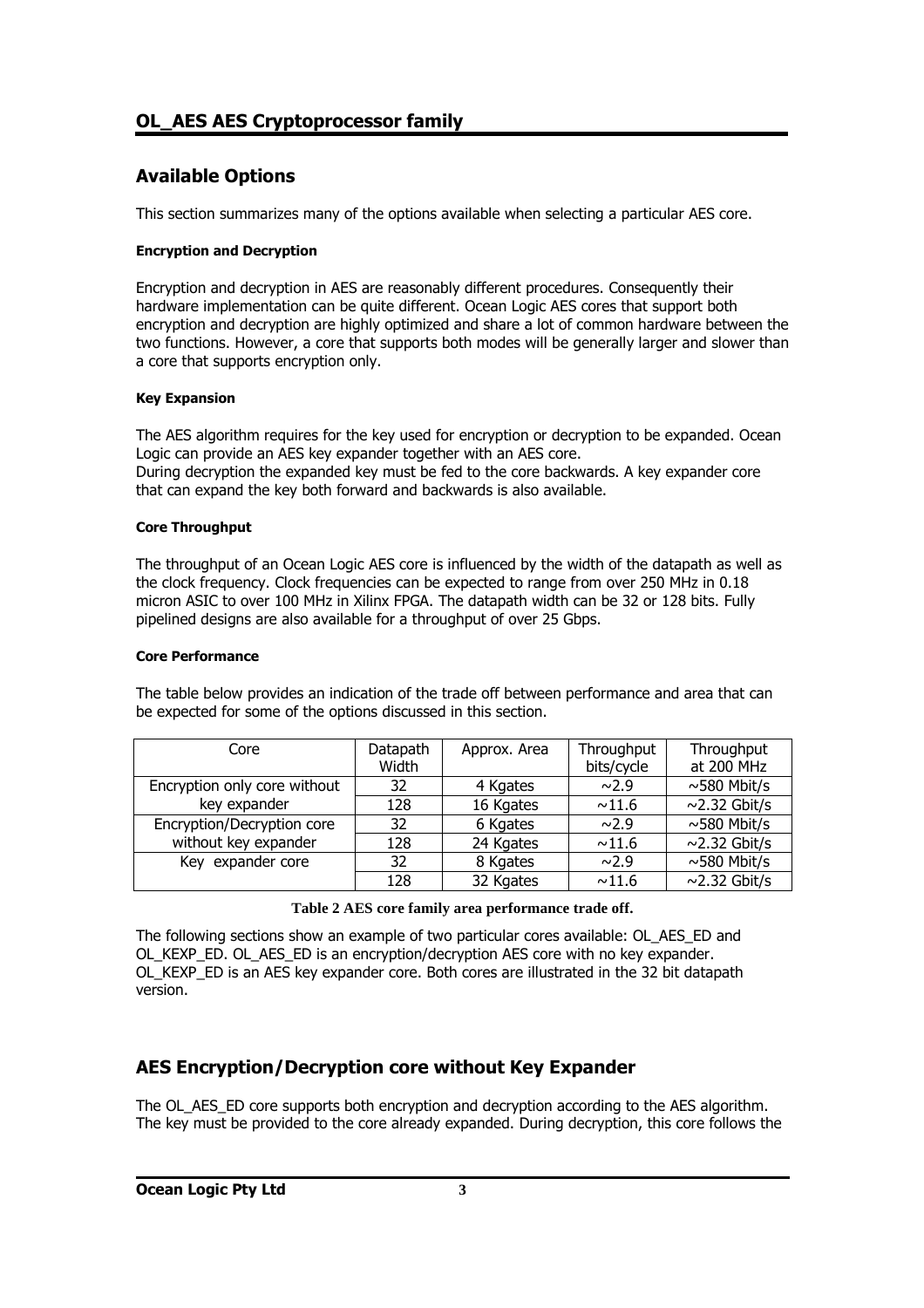Equivalent Inverse Cipher algorithm as outlined in the AES documentation. Consequently encryption and decryption pre-expanded keys are not equivalent. Ocean Logic can provide an additional module so that encryption and decryption pre-expanded keys are the same. The symbol of the core is shown below.



**Figure 2 OL\_AES\_ED symbol**

| <b>Pin Description</b> |  |
|------------------------|--|
|------------------------|--|

| <b>Name</b> | <b>Type</b> | <b>Description</b>                                                                                          |
|-------------|-------------|-------------------------------------------------------------------------------------------------------------|
| <b>RSTN</b> | Input       | Core reset, active low.                                                                                     |
| <b>CLK</b>  | Input       | Core clock signal.                                                                                          |
| EN          | Input       | Synchronous enable signal. When LOW the core ignores all<br>its inputs and all its outputs must be ignored. |
| GO          | Input       | When HIGH, a cryptographic operation is started.                                                            |
| E D         | Input       | Encryption is performed when LOW, decryption when<br>HIGH.                                                  |
| KEY[31:0]   | Input       | Pre-expanded input key.                                                                                     |
| KSIZE[1:0]  | Input       | Input key size.                                                                                             |
| DIN[31:0]   | Input       | Input data.                                                                                                 |
| DIN REQ     | Output      | Input data request signal.                                                                                  |
| DOUT[31:0]  | Output      | Output data.                                                                                                |
| DOUT VLD    | Output      | Output data valid.                                                                                          |

# **Functional description**

Rising the input on the GO port triggers the beginning of a cryptographic operation on the data DIN using the KEY as key.

The key size selection can be performed on the core by the KSIZE input. Valid values for KSIZE are "00","01" and "10" selecting 128, 192 or 256 bits respectively. The KSIZE inputs must not be changed while the data is processed.

The core then raises the DIN\_REQ signal requesting the data block. It then starts to process the state according to the AES algorithm.

The timing diagram below shows how the data is fed to the core at the start.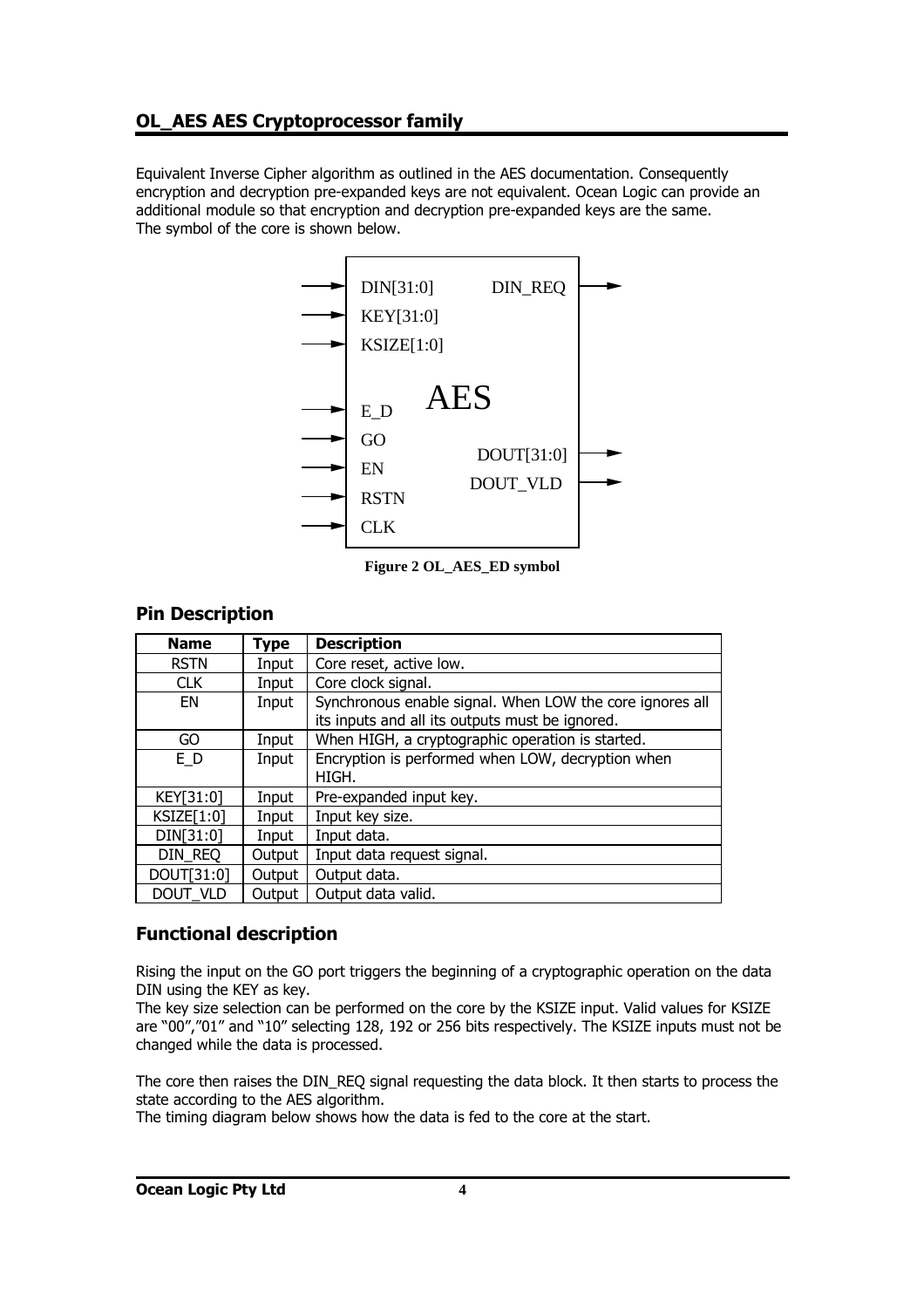

**Figure 3 Key and data input at the start of encryption.**

The KSIZE parameter is passed to the core after the GO signal is raised. Input of the KEY data continues for all the duration of the cryptographic operation.

Both data and key are input serially, 32 bits at the time. The diagram above shows the case where the input data is 128 bits. The ordering of the data is shown in the figure below.



#### **Figure 4 AES core data ordering.**

When all the rounds are completed the DOUT VLD signal is raised and the encrypted data starts to flow out. This is shown in the timing diagram below.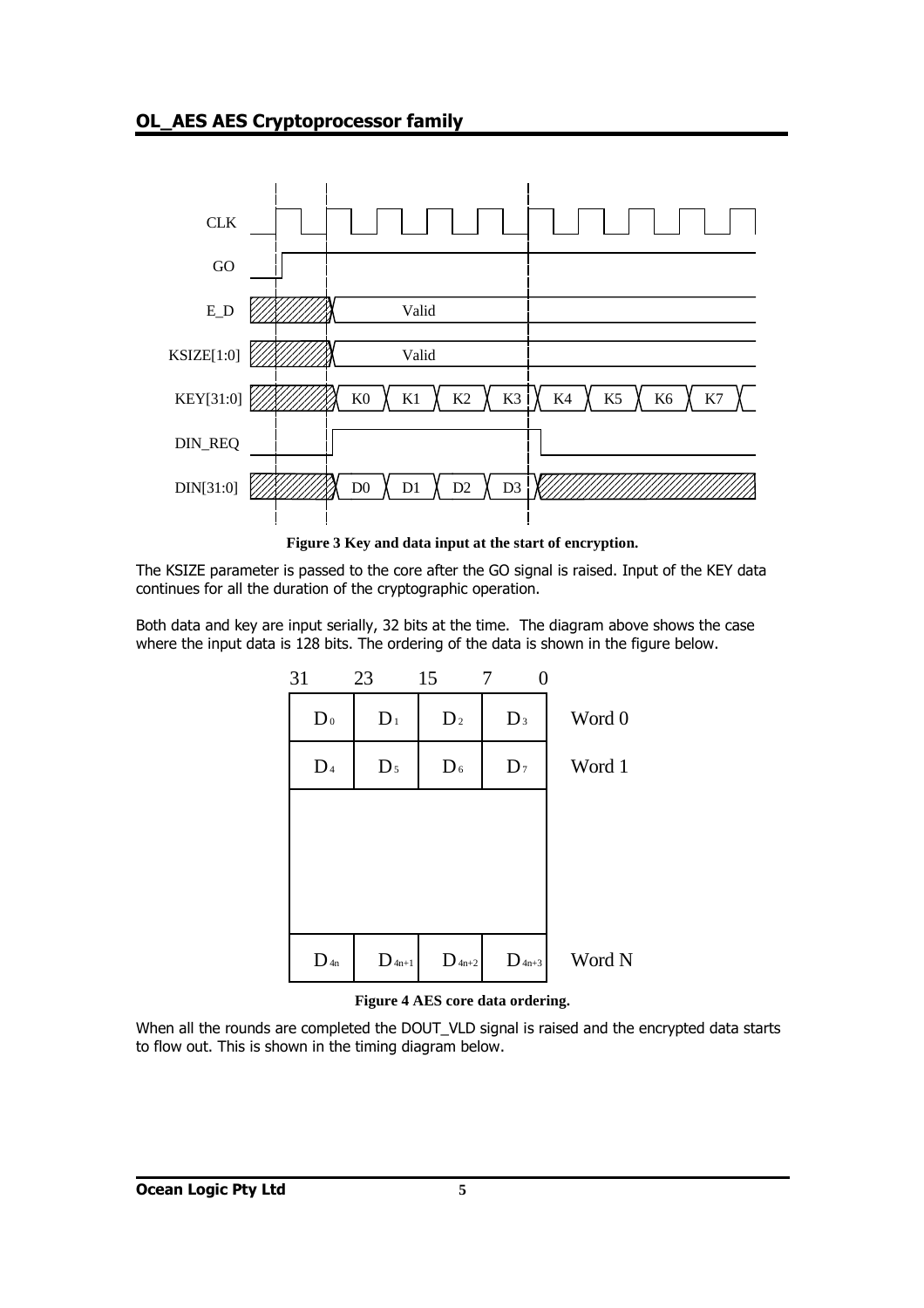

**Figure 5 Cipher text from a previous operation is being output while new plaintext is input.**

It is possible to start a new cryptographic operation as soon as the data from the previous one is output. The core can also switch between encryption and decryption with no gaps. The absence of gaps allows sustaining the throughput listed in the table below.

|       | $\delta$ IZE = 00 | $KSIZE = 01$ | $KSTZF = 10$ |
|-------|-------------------|--------------|--------------|
| voles |                   | --           |              |

**Table 3 Number of cycles as a function of key size.**

It is possible to order an OL\_AES\_ED core that supports a slightly higher throughput (same as in **Error! Reference source not found.**) but with different IO/s.

A cryptographic operation can be aborted at any time by lowering the GO signal for at least one clock cycle.

Two other versions of this core exist: OL\_AES\_E and OL\_AES\_D. OL\_AES\_E supports encryption only, while OL\_AES\_D supports decryption only. Both cores are slightly smaller and faster than OL\_AES\_ED.

# **AES Key Expander**

The OL\_KEXP\_ED core is a highly integrated implementation of the AES key expansion. The input key is expanded and it can be used during encryption on the fly, without the need to store the whole key in a buffer.

During decryption the core can expand the same key backwards.

The symbol of the core is shown below.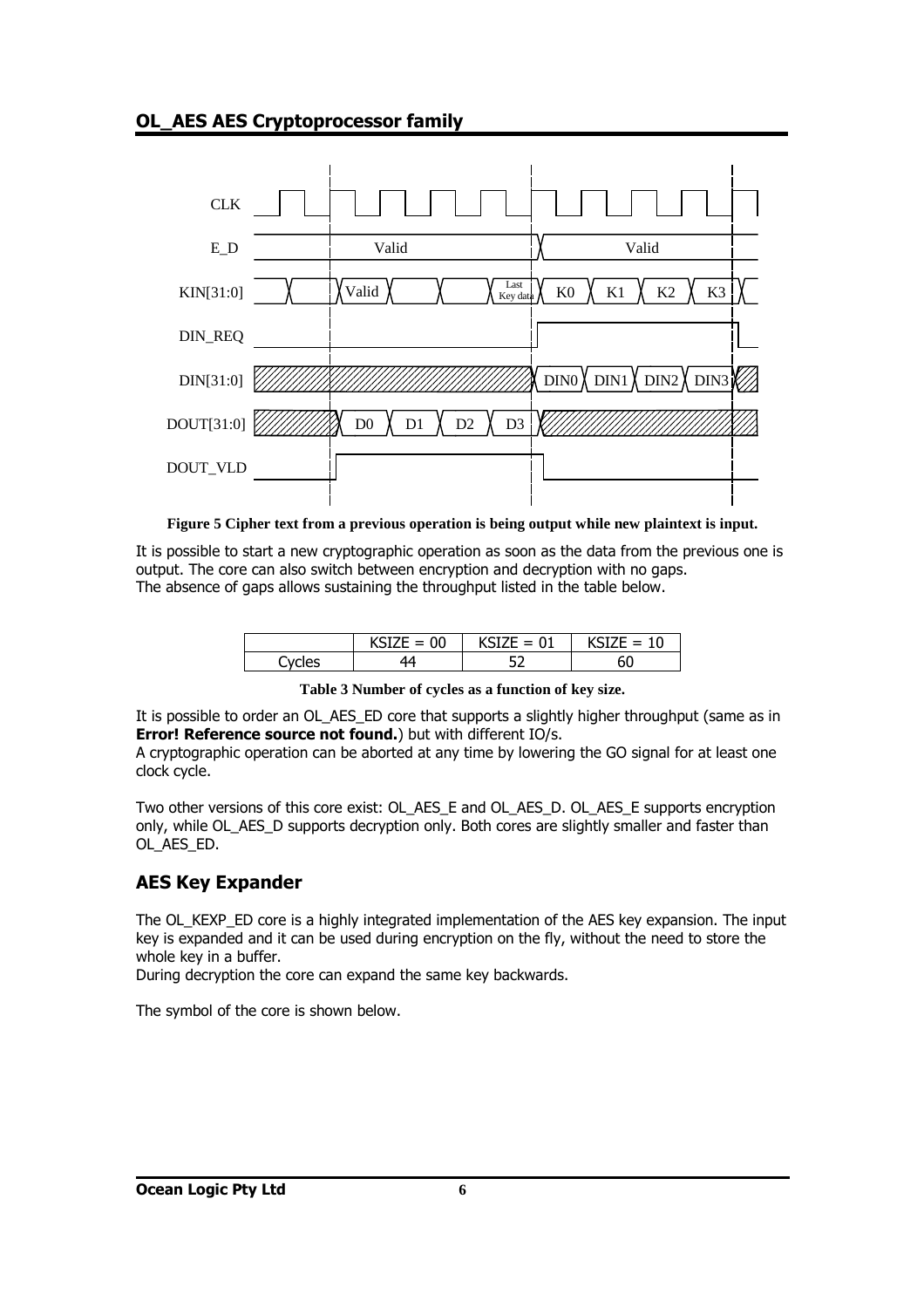

**Figure 6 OL\_KEXP\_ED symbol** 

# **Pin Description**

| <b>Name</b>     | Type   | <b>Description</b>                                                                                          |
|-----------------|--------|-------------------------------------------------------------------------------------------------------------|
| <b>RSTN</b>     | Input  | Core reset, active low.                                                                                     |
| <b>CLK</b>      | Input  | Core clock signal.                                                                                          |
| EN              | Input  | Synchronous enable signal. When LOW the core ignores all<br>its inputs and all its outputs must be ignored. |
| GO              | Input  | When HIGH, key expansion is started.                                                                        |
| E D             | Input  | Key is expanded for encryption or decryption.                                                               |
| KSIZE[1:0]      | Input  | Input key size.                                                                                             |
| KIN[31:0]       | Input  | Unexpanded key input.                                                                                       |
| <b>KEY REQ</b>  | Output | Input key request signal.                                                                                   |
| ADDR[5:0]       | Output | Address for the key expanded data                                                                           |
| KEY[31:0]       | Output | Expanded key data.                                                                                          |
| <b>KEY LAST</b> | Output | Last expanded key data.                                                                                     |

# **Functional description**

Rising the input on the GO port triggers the beginning of the expansion of the KEY input. The key size selection can be performed on the core by the KSIZE input. Valid values for KSIZE are "00","01" and "10" selecting 128, 192 or 256 bits respectively. The KSIZE inputs must not be changed while the data is processed.

The core then raises the KEY\_REQ signal requesting the key. It then starts to expand the key according to the AES algorithm.

The timing diagram below shows how the data is fed to the core at the start in the case of a 128 bit key.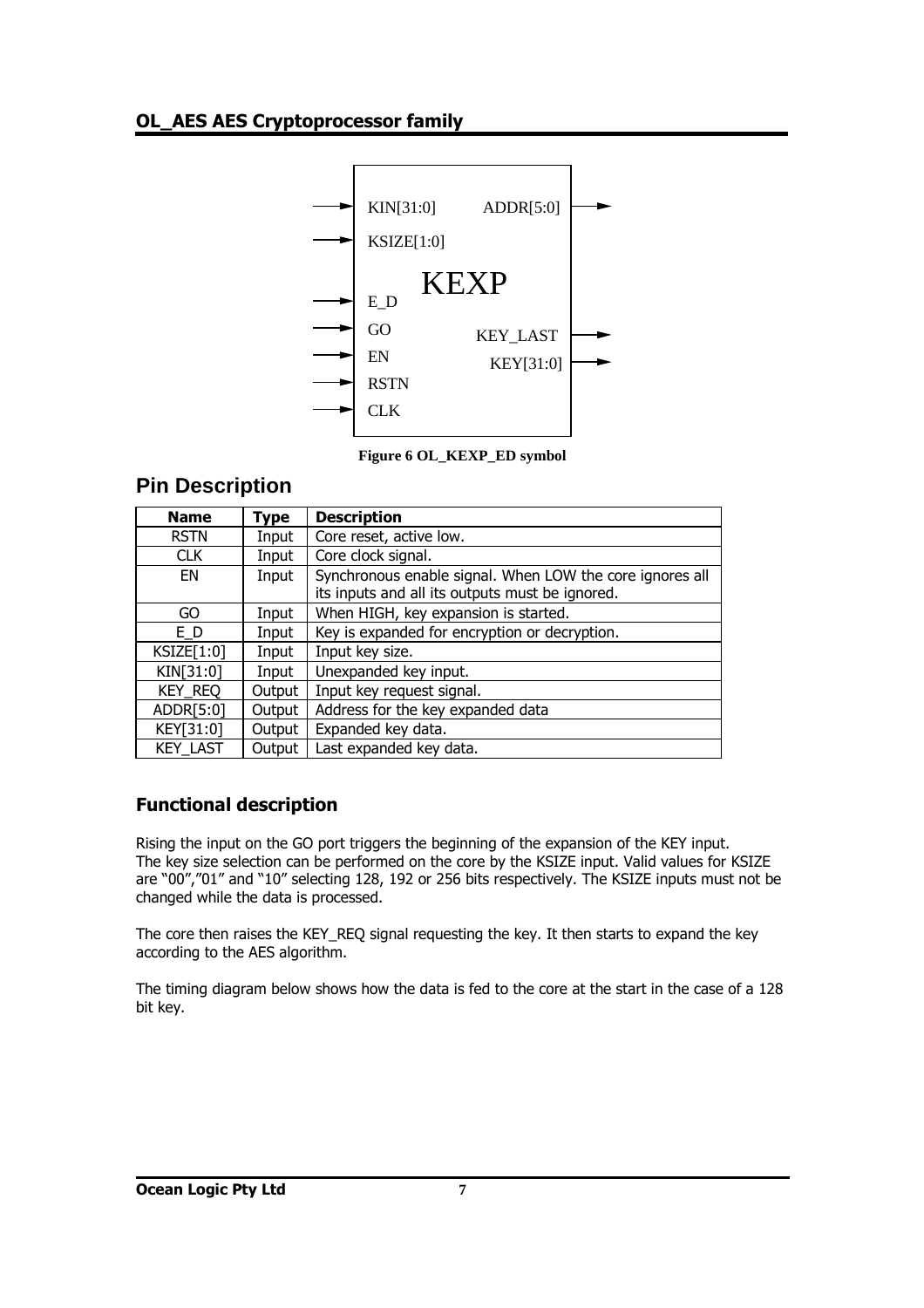

**Figure 7 Key input at the start of expansion.**

During the expansion process, the expanded key data is available at the output KEY. At the end of the expansion operation, the signal KEY\_LAST is raised. The core is immediately ready for another expansion operation and, in fact, the KEY\_REQ signal is raised immediately after.

The diagram below illustrates this.



#### **Figure 8 Last expanded key data and start of new expansion.**

Any expansion operation can be aborted at any time by lowering the GO signal. Also, the core can be stalled at any time by lowering the synchronous enable signal EN.

Table 3 shows the number of cycles required for a key expansion operation as a function of key size.